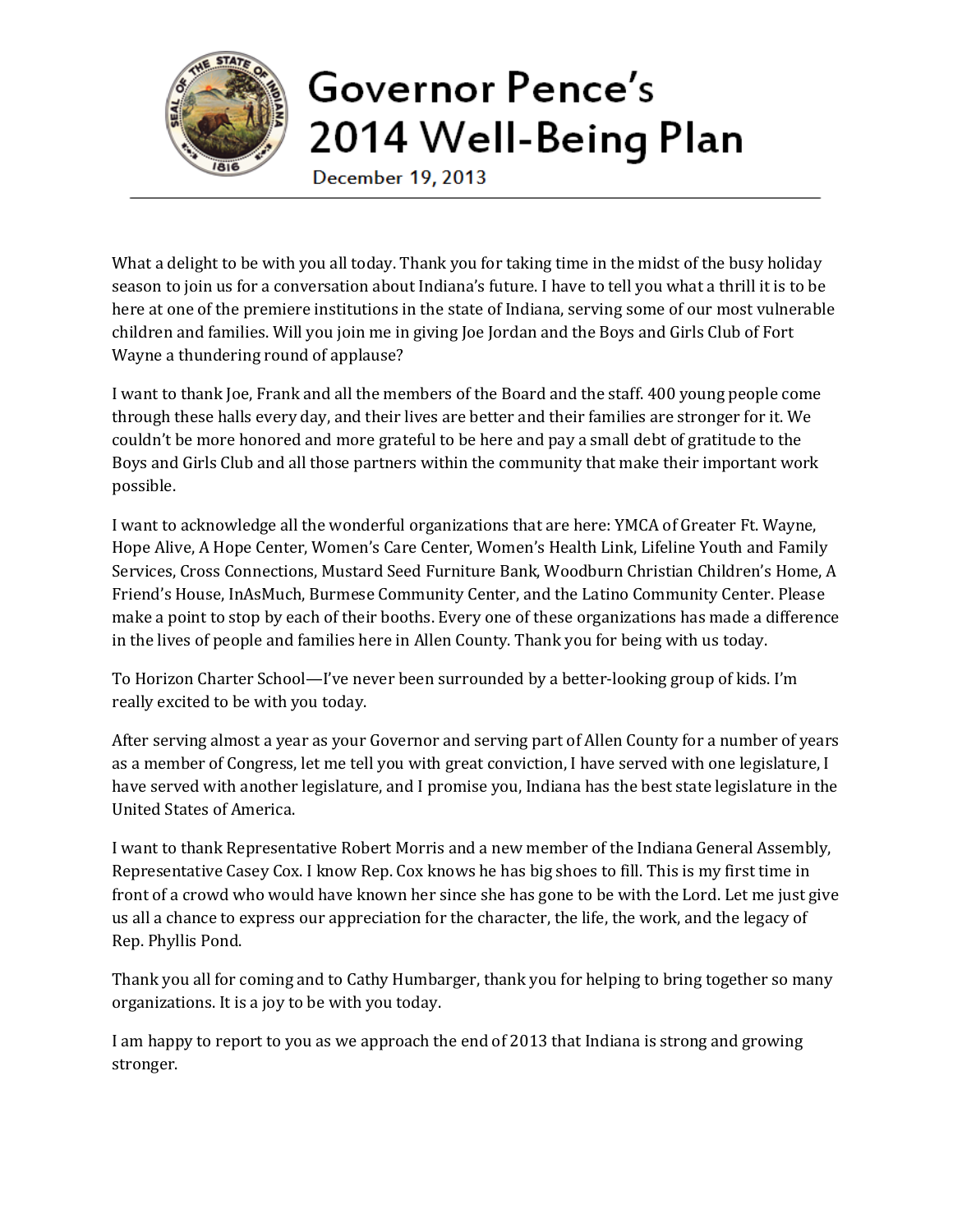When I took office, unemployment in Indiana was 8.6 percent. There will be new numbers out tomorrow. The latest numbers are that we've dropped to 7.5 percent, which is still too high, but it's a five-year low. Indiana's economy is on the move.

We recently were awarded a renewed AAA bond rating from all of the major credit agencies, as they looked at our honestly balanced budget, fiscal stewardship, and saw that, here in the state of Indiana, you can invest in education, in innovation and reform. You can invest in infrastructure and pass the largest state tax cut in Indiana history, and you can still be the fiscal envy of the country.

Hoosiers are leading the way in fiscal responsibility and pro-growth policies, and it's been my great honor to lead this state as governor over the last year.

People are talking about Indiana all over the place. CEO magazine recently said Indiana was the best state for business in the Midwest, the fifth best state for business in the United States of America. As local leaders in Allen County will attest, there's something called Site Selector magazine, and they said Indiana was the best state relocate your business in the Midwest and the second best state in America to start a business.

We've made great progress, and I'm here to talk to you about building on the momentum of the state of Indiana. The truth of the matter is, for all of the progress that we've made—and Hoosiers deserve the credit for that progress—we've still got a long way to go. We must remain bold. We must remain ambitious because at this point as we gather today, nearly a quarter of a million Hoosiers are out of work and struggling in this economy. Some 200,000 children in Indiana still find themselves in under-performing schools. And families across Indiana are struggling in these difficult economic times. Now, more than ever, we need to redouble our efforts to build on the progress that we've made until good jobs, great schools, safe streets, and strong families are the hallmark of every community in every county in the state of Indiana.

I want to talk to you about our agenda today and cover aspects of our agenda that we've been talking about around the state of Indiana, and then I want to focus today on families.

Before I do that, I want you to know we go to every source we can for ideas about the future of Indiana. Not long ago, it was Statehood Day at the Statehouse. That's a day that hundreds and hundreds of fourth-graders fill the Statehouse, and they go office to office. When they came to my office, we had them fill out their own Roadmap. We asked them to answer the question, "What would you do if you were governor of Indiana?" I got some very, very interesting answers.

One was, "Make sure people are happy." This one I'm going to hang on my wall at home, "Make a difference." Then there were others: "To make a video game school." One said, "I would ban homework and have a lot of class pets." Another one, "I would probably go missing into the woods for an adventure." I had a lot of children tell me they want to bring their pets to school, and, my personal favorite, "I would lower taxes." This one touched the First Lady and my hearts this morning, "Make more animal shelters and make sure more animals don't get put to sleep." Just a couple more: "Take trips and speak at schools," "Give some money to charity," "Make sure the roads are in good shape," and "help schools that had been broken in storms." Lastly, a personal favorite, "I would make Indiana awesome." A lot of great ideas and a lot of wisdom in these answers.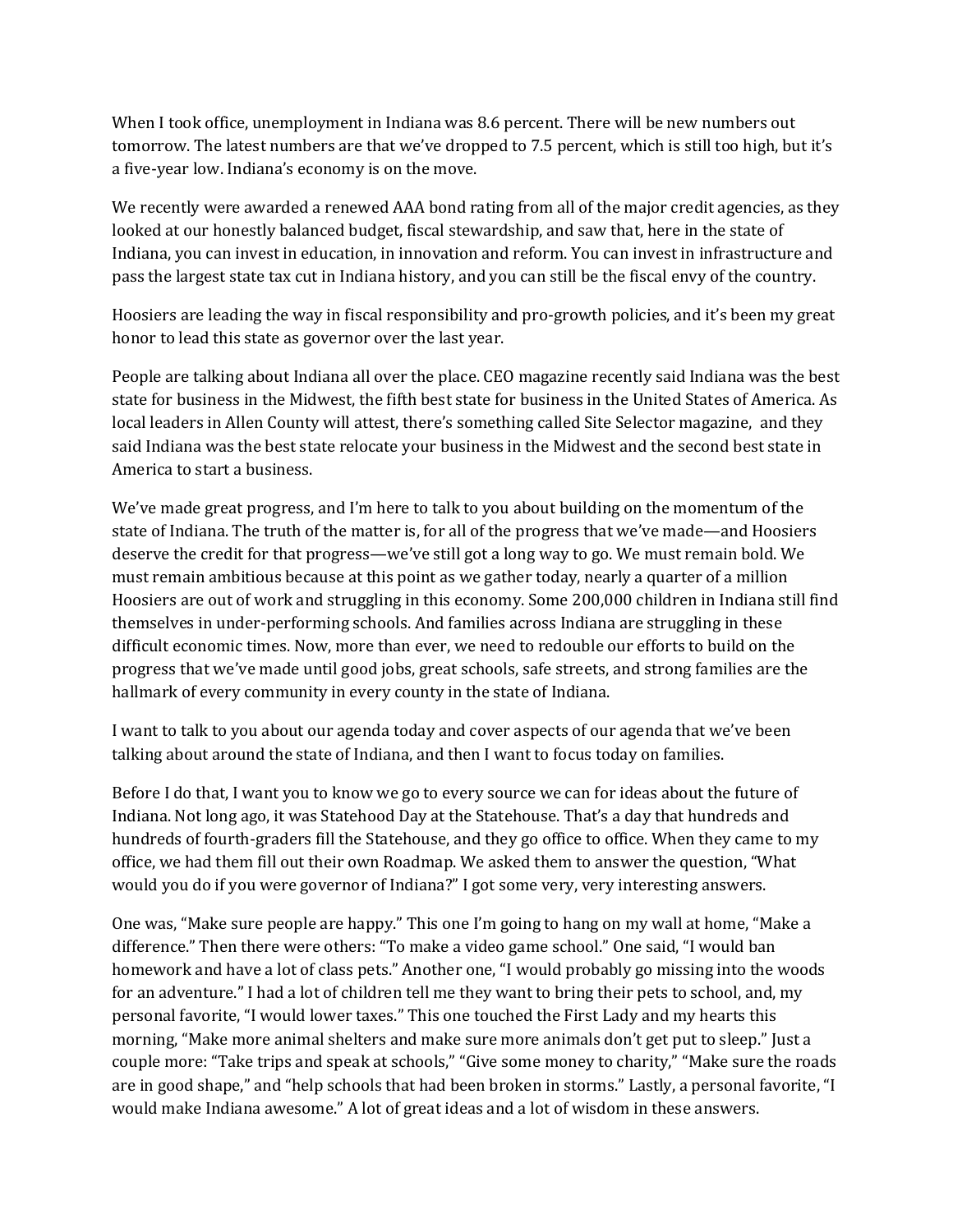Today, I want to talk to you about our Roadmap for 2014 and reflect for a time, in a thoughtful way, on our interest in strengthening the foundation under Indiana's families.

In the broader sense, over the last several weeks, we have, from Corydon to the capital city of Indianapolis, talked about our policies for growing Indiana's economy and strengthening our commitment to education in the state.

In the category of growing the economy, we have called on the kind of tax reform that we think will attract more investment in Indiana. I'm calling on legislators to work with our administration to phase out the business personal property tax in the state of Indiana because I feel it is a barrier to investment and growth for our state. It's important to note that Ohio doesn't have a tax in this nature, Illinois doesn't have a business personal property tax, and Michigan just passed legislation to phase theirs out. In the competition for jobs, I believe this is the next natural step in tax reform, but it's absolutely essential that we do this in a way that does not unduly burden the local communities that receive the revenues from the business personal property tax. I'm confident that we can do that. But it is about making Indiana more attractive and more competitive for investment that will create jobs. We also have promoted entrepreneurship by making it easier for new businesses to raise capital. And we're calling on an investment of some \$400 million in infrastructure. I like to say, "If you're going to say you're the Crossroads of America, you better have the roadways to back it up!" And we've worked to find resources that have already been appropriated and put those to work across the state of Indiana, including our roads and bridges. Taking care of what we've got, finishing what we've started, is absolutely essential to a growing Indiana economy.

We're also encouraging a plan to create a new vision for cities just like Fort Wayne, large regional cities across the state, to initiate a process where we encourage private sector leaders to think about how we might over the next decade improve the quality of life in those communities. And our proposals are borne on all those principles. We're talking about cutting red tape in Indiana, bringing legislation to roll back red tape. I'm pleased to report that new regulations are down 52 percent in the state of Indiana over this time last year. There's more to be done.

In the area of education, our aim is to provide parents and teachers more choices in the legislation that we're bringing forward. In the category of more parental choice, we want to strengthen the foundation under our charter schools by allowing charter school networks to manage their funds with the same flexibility that school districts can. It will lay a stronger foundation under those innovative public schools that are charter schools, like those gathered here before us today. We want to strengthen and increase the number of dropout recovery schools, several of which are having an incredible impact on giving people a second chance at getting a full high school diploma. We also want to re-task our efforts for adults that don't have the skills necessary to reach their full potential in the workplace through a performance-based approach and supporting career pathways in our high schools.

We aren't just about increasing choices for families, but as I mentioned, I want to increase choices for teachers. My wife Karen is a career schoolteacher, and my stepfather, with whom we spend Christmas Eve as tradition in our family, was actually the Indiana State Teacher of the Year back in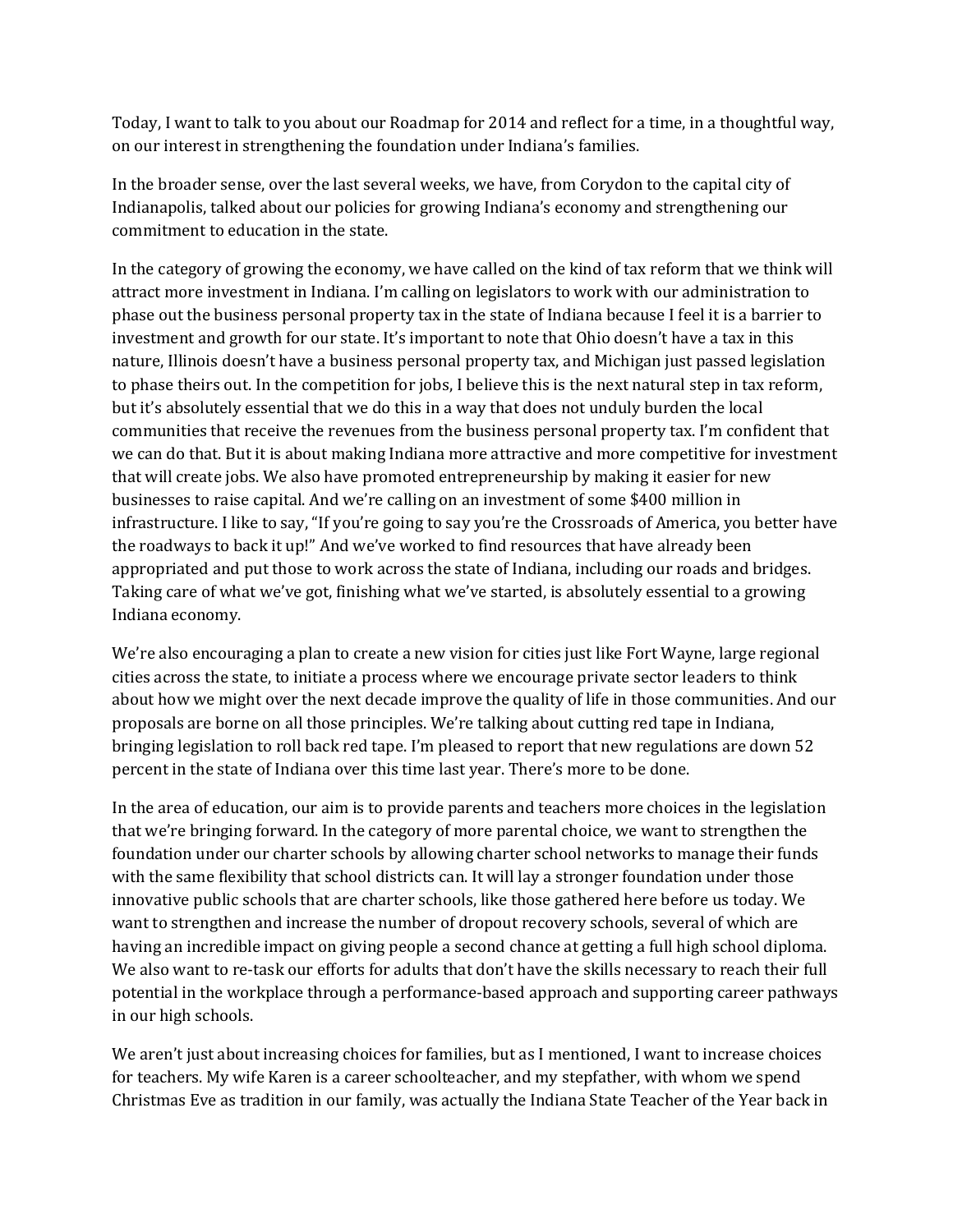the 1980s. I think a good teacher makes all the difference, and I could name, just like probably everyone here can, two or three teachers who saw more in you than you saw in yourself. In light of this, we're calling for a teacher innovation fund that would allow teachers who think outside the box to have more resources and bring new approaches to the classroom. We should reward them for doing that. We also want to give teachers more choices in where they teach, so we came up with the choices for teachers proposal that would say if you're a schoolteacher and you would like to transfer to an under-performing public school or to a charter school that teaches a majority of disadvantaged students, we'll create resources so that the income disparity that would exist in that move does not deter teachers. Joe, I appreciate the affirmation in that. Somebody said to me, "Is this an incentive for teachers to go?" And I said, "I don't think teachers need an incentive to follow their hearts." The reality is, and we experience this in our family, is maybe people in the course of their career and as family obligations grow, find themselves where they were not really always wanting to be teaching. Maybe it's the teacher just a few years away from retirement who would like to come alongside a community or a school impacted by their experience. Maybe it's the younger teacher who got their first job in one part of the community but has a heart for another. It's about all of our public schools teacher, and I believe it's an idea whose time has come. So we've been promoting these ideas in our agenda about how we grow the economy and how we strengthen education, but today, I want to talk with you in the time that I have remaining about the importance of strengthening the foundation under our families.

The fabric of Hoosier culture is really woven together, I think, by threads of family, faith, and community,. And that's a good thing.

I'm mindful of a noteworthy contemporary thinker by the name of Arthur Brooks, with the American Enterprise Institute, who said that you can actually show empirically that our overall sense of well-being as a people is driven in no small part by the quality of our families, our faith experience, the communities in which we live, and the work that we do. In a very real sense, our personal happiness, our personal fulfillment derives from the strength of all of these institutions.

So, today, I want to focus on Hoosier families and the well-being of Hoosier families and our kids. The truth of the matter is, in many cases, Hoosier families have been struggling. There have been changes afoot in the culture. As I said in my State of the State address, I think we need to find a way to talk about it in a way that's thoughtful and respectful and a consensus concern of the people of Indiana. First and foremost, as we talk about the changing dynamic, we must do so in a way that lifts and encourages our people and our communities. My sister is a single mom with three kids. My wife, Karen, was raised for most of her youth by a single mom. So nothing of what you will hear me say today is borne of anything but a deep sense of compassion for, and a renewed commitment, that the state of Indiana is going to continue to keep our promises to our single parents, so long as I'm Governor.

When we think about the future we think about our kids. We have to be honest about the impact unmarried child bearings have on our communities. From the nods in the room from people representing organizations that are working alongside families, you know that to be true. I mentioned the American Enterprise Institute, an organization, along with a very strong organization called the Brookings Institute, and saw something not long ago that they called the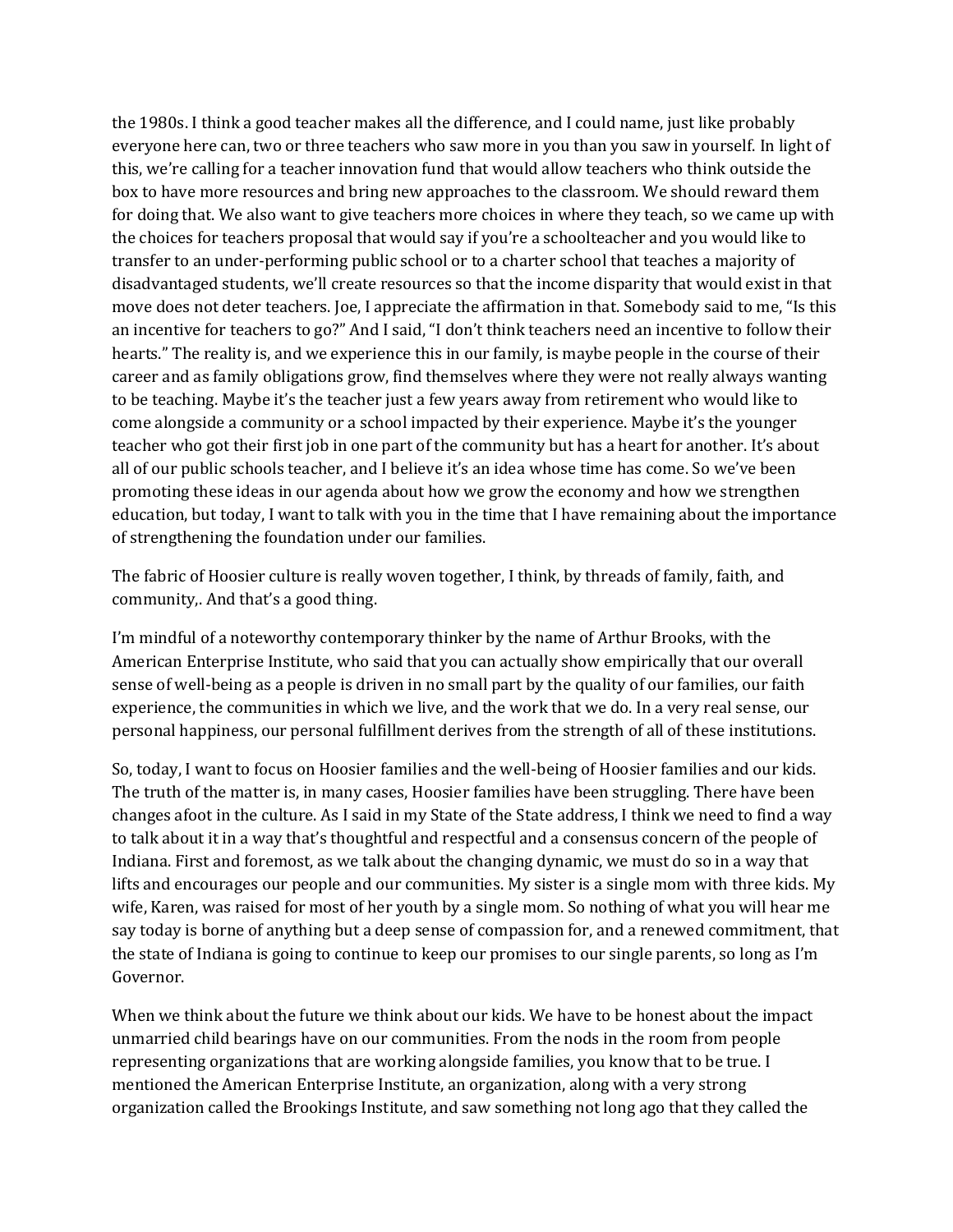Success Equation, based on statistics. Essentially they found that if any person in our society does these three things in this order, they have an almost infinitesimal chance of being poor. It's called the Success Equation. Those three things are: if you finish high school, if you get a job, and if you wait until you are married to have children. The percentage of people who do those things and find themselves in persistent poverty are almost nonexistent. I think it's time to be honest with these numbers and share with our kids the importance of these things: the importance of getting a high school diploma, the importance of being ready for work, and the importance of waiting to have children until you're married. Being honest with our kids about an aspiration I think is critical. The truth of the matter is, President Obama recently gave a speech on his focus on income and there is an extraordinary disparity between the strength of two parent families and incomes across this country. As the President noted, the number of people who are born in the top one percent of income, have almost a 1 in 2 or a 1 in 3 chance of staying in that income level, or people that are born in the lower 20 percent, as the President noted, have only a 1 in 20 chance of moving up.

Family, I would submit to you, is a key indicator of success. So looking for ways that we can encourage more young people to get married, to stay married, to wait to have children until they're married is a very important. In Indiana, this is particularly important. Back in the 1960s, an average of 5.4 percent of children in our state were born to unmarried parents. That rate had been nearly flat for decades in our state before then. Then it began to rise to 20 percent in the 1980s and double that to almost 40 percent today. In Indiana, we have the  $13<sup>th</sup>$  highest unmarried childbearing rate in the nation. The large majority of unmarried childbirths occur to women in their 20s and in their teens. So, what I want to talk to you about, is how we encourage a stronger foundation of our families. I felt very strongly about coming to a place that makes such a difference in the lives of families—so that I could learn from you.

So far in our administration, we've taken some steps to try and strengthen the foundation of families. On my first day in office, I required all state agencies that impact families and children to draft a family impact statement, to ensure that no rule or regulation in the state of Indiana would be a detriment to healthy families in our state. We've also initiated a multi-agency effort in the state of Indiana to bring together a diverse group of Hoosiers and national leaders to have a conversation about the research and best practices about promoting childbearing in intact homes in the next year. I look forward to working with all the state voters in this room today as we work toward that goal. I know that the issue of family and particularly the issue of marriage will be in discussion in the upcoming session of the General Assembly. Let me just say that there are good people on both sides of the issue. My position on the issue of marriage is fairly well known. I believe in traditional marriage. But however the General Assembly deals with that issue, I also believe our conversation about family has to be more than just a debate over definitions. We have to come together as a state to encourage stronger families in Indiana, and I'll briefly summarize some of our ideas. First and foremost, many of you know that I cherish vulnerable, infant human life. But one of the things our administration has done early on is really focused on a real challenge and a real crisis in the state of Indiana.

As I stand here today, I say with a heavy heart, Indiana's infant mortality rate is the 6th worse in America. Now, we gathered together nearly a thousand healthcare officials and stakeholders across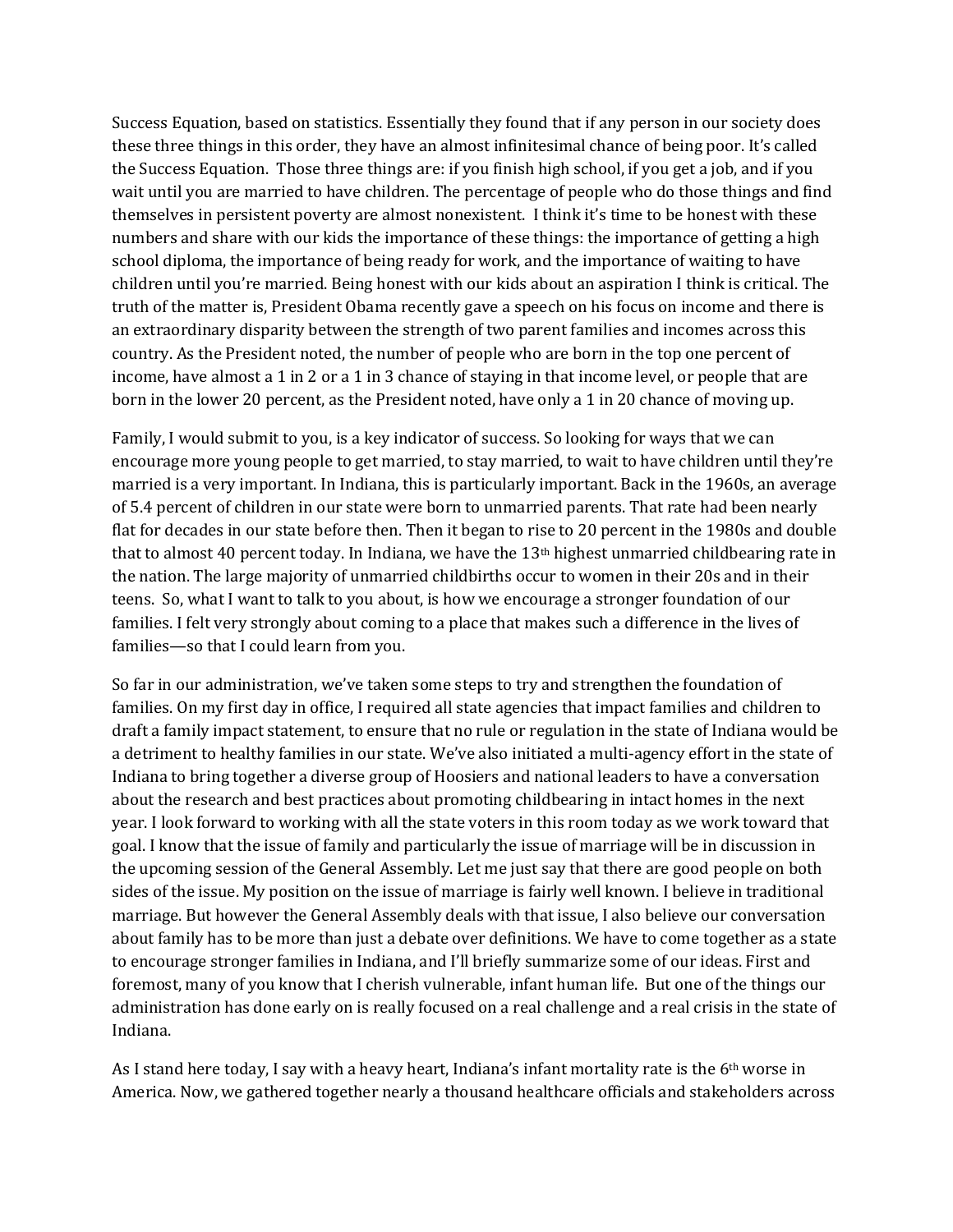the state of Indiana—the first ever summit on infant mortality and it was just a few short weeks ago. And I said it was important as we began a discussion on how we could confront the crisis of infant mortality in the state of Indiana that we understand that we're not talking about numbers, we're talking about heartbreak.That and each and every one of these cases is an example of inexplicable pain for Hoosiers, and inexplicable loss for our communities and for our state. And so, we have initiated a process, on a multi-agency basis, to see how we can make progress in lowering the number of children who die in the first year of life. Infant mortality is a problem that we need to confront together, and we need to confront with urgency. Our Department of Health is putting together a plan that will work with outside partners to provide essential prenatal care, education about health practices at 39 weeks, because the statistics suggest that mortality is related to early birth weight and rates, and we just started to identify that important link as we have studied best practices in other states. And so, I want to ask you to join us in this conversation. We must make it our aim to stand for the most vulnerable among us. We must lower the infant mortality rates in the state of Indiana.

The next thing I want to do to continue with supporting families has to do with pre-k education. Now I will tell you that, I believe the best pre-K program is a healthy and prosperous family that can provide for their children in their home is something that every child needs and deserves. And the truth of the matter is, I don't need to tell the folks here at the Boys and Girls club that that reality is not the case for tens of thousands of vulnerable children across the state of Indiana. We took some time this year to travel across the state. We met with people operating the most innovative and effective programs in Indiana. We sat on the floor with kids in public pre-K programs, private pre-K programs, faith-based and church-based programs. And I can tell you that Mrs. Pence and I are impressed. Different from whatever you may think of pre-K programs, pre-K today is focused on outcomes and focused on achieving objectives when it's done right. And it's done right in communities, including this one, across all of Indiana. It's the reason why I think the time has come in the State of Indiana to provide support for pre-K education for disadvantaged families in this State.

It's important that the program be voluntary. I think it's important that the program is available for four-year olds in Indiana in the form of a voucher. I want parents to be able to choose to send their child to a church-based program, a private program, or a public program that they think would best meet their needs. Our proposal is that vouchers would be available to families up to 185 percent of the federal poverty level. This would impact nearly 40,000 children in the state of Indiana that don't have access to pre-K today. I believe the time has come. There's no time like the present to move on. And I look forward to working with members of the General Assembly as we bring forward that idea and that principle in the days ahead.

Next in the category of supporting the foundation for families, I am absolutely convinced that by making career and vocational education a priority in every high school in the state of Indiana again. We will do right by our kids. We will do right by our families. And we will make our communities and our state stronger.

I'm pleased to report to you with unanimous bipartisan support of the Indiana General Assembly that we passed several pieces of legislation that have given us the ability in this next year to make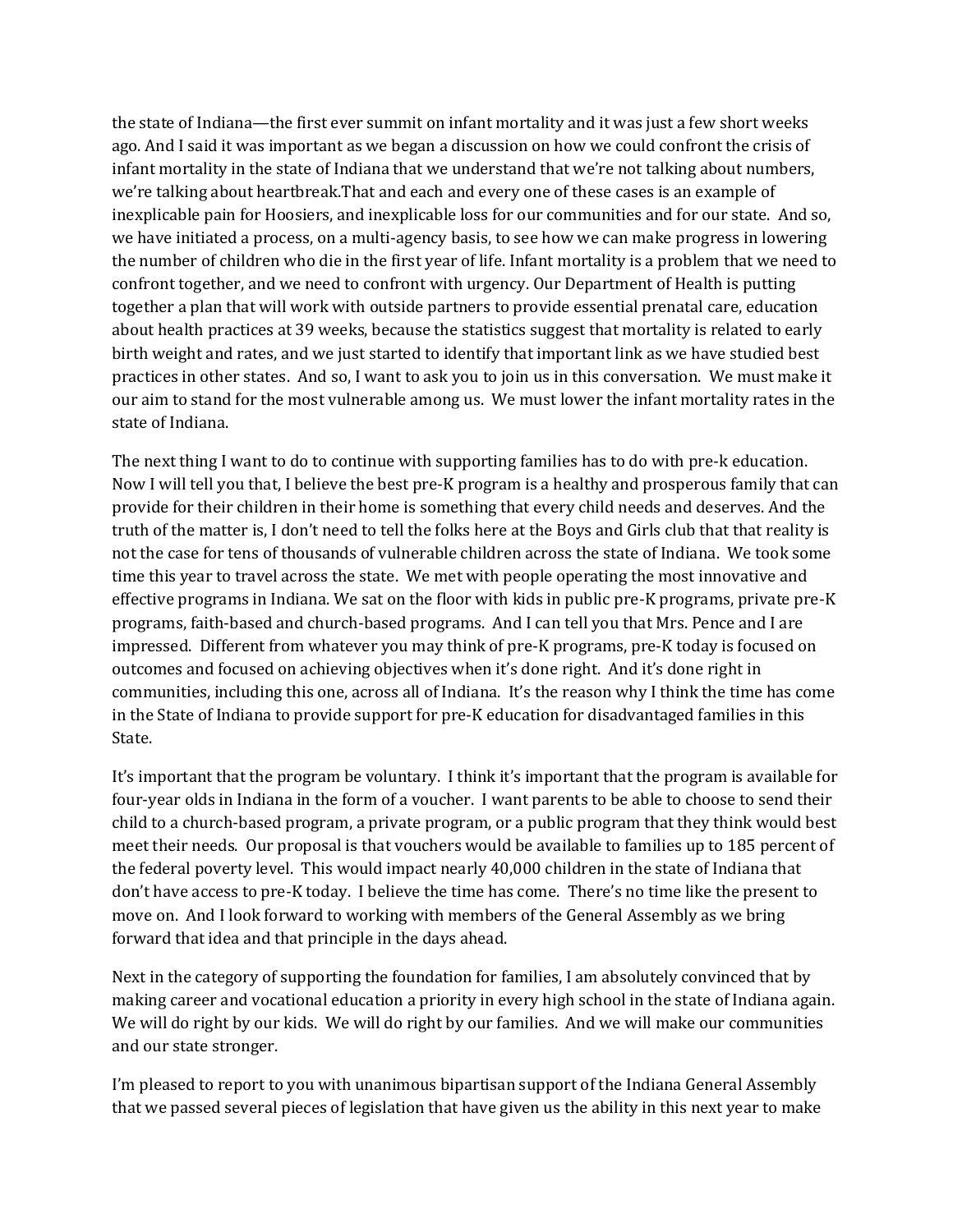that vision a reality. You know, I was someone who was raised to believe that all honest work is honorable, that a high school ought to work just as well for our kids that want to go get a job as they do for kids to go off and pursue higher education.

That's why we organized eleven different Regional Works Councils that have been working over the last six months, bringing educators together, business leaders together to answer one question: What should the curriculum in high schools in this community look like to give young people the opportunity to get the education, background, and the career training necessary to graduate and get a good-paying job in this community today?

Joe would know this—the high school kids that come through here and the heartache and the experience that happens when a young person of great promise drops out of school. Oftentimes, it's not because they're flunking out. The national statistics say that 50 percent of the boys and girls that drop out of high school every year are making a passing grade when they drop out. I believe that by creating more effective career pathways in high school, our young people are going to see the relevance of that high school diploma. They're going to make the right choices because they'll see that the future they want is available for them. Lastly, remember, this isn't about a plan A and a plan B. I won't make you do a show of hands here, but I've lost count of the number of men and women who have come up to me after hearing me talk about my vision, my passion for career and vocational education, men and women who employ hundreds and thousands of people, who have gone on to be some of our most prominent and prosperous citizens, who started their careers right after high school. If you believe, as I do, that success begets success, we want to make sure our young people, wherever they want to start in life, can start successfully. It's going to be better for them; it's going to be better for our state as whole.

One last thing I want to talk about regarding strengthening the foundation of our families has to do with strengthening the tax code itself. I believe the time has come for us to index the per child dependency exemption in the state of Indiana and to strengthen and protect the fiscal foundation under our families for years to come. It is striking to some to reflect on the fact that we've not increased the dependence exemption in our tax code since 1978, even though the cost of living has increased 3.6 times since then. Our personal exemption hasn't been increased since 1963—I was four years old that year. The cost of living since that time has increased 7.6 times. If we began indexing our exemption to inflation, we will ensure that wherever we are today will be eroded as years go on for families. The truth is, if we'd been indexing our exemptions all along, our personal exemption would be worth \$7600 today; for individuals, our dependent exemption would be worthy \$3600 per child. That's a difference in the lives of families. I think the time has come to reform the tax code in Indiana, so Indiana's tax laws say "Yes" to families.

Lastly, let me say one last idea. I know I'm throwing a lot at you, but I hope you know where I'm coming from. I really do believe that strengthening the foundation of families and affirming the importance of families is critical, and we need to advance policies that will help achieve the results to which we all aspire.

One last way we can do that has to do with adoption. I would tell you that Mrs. Pence and I have crossed that threshold of the adoption decision years ago. We hosted the very first adoption fair